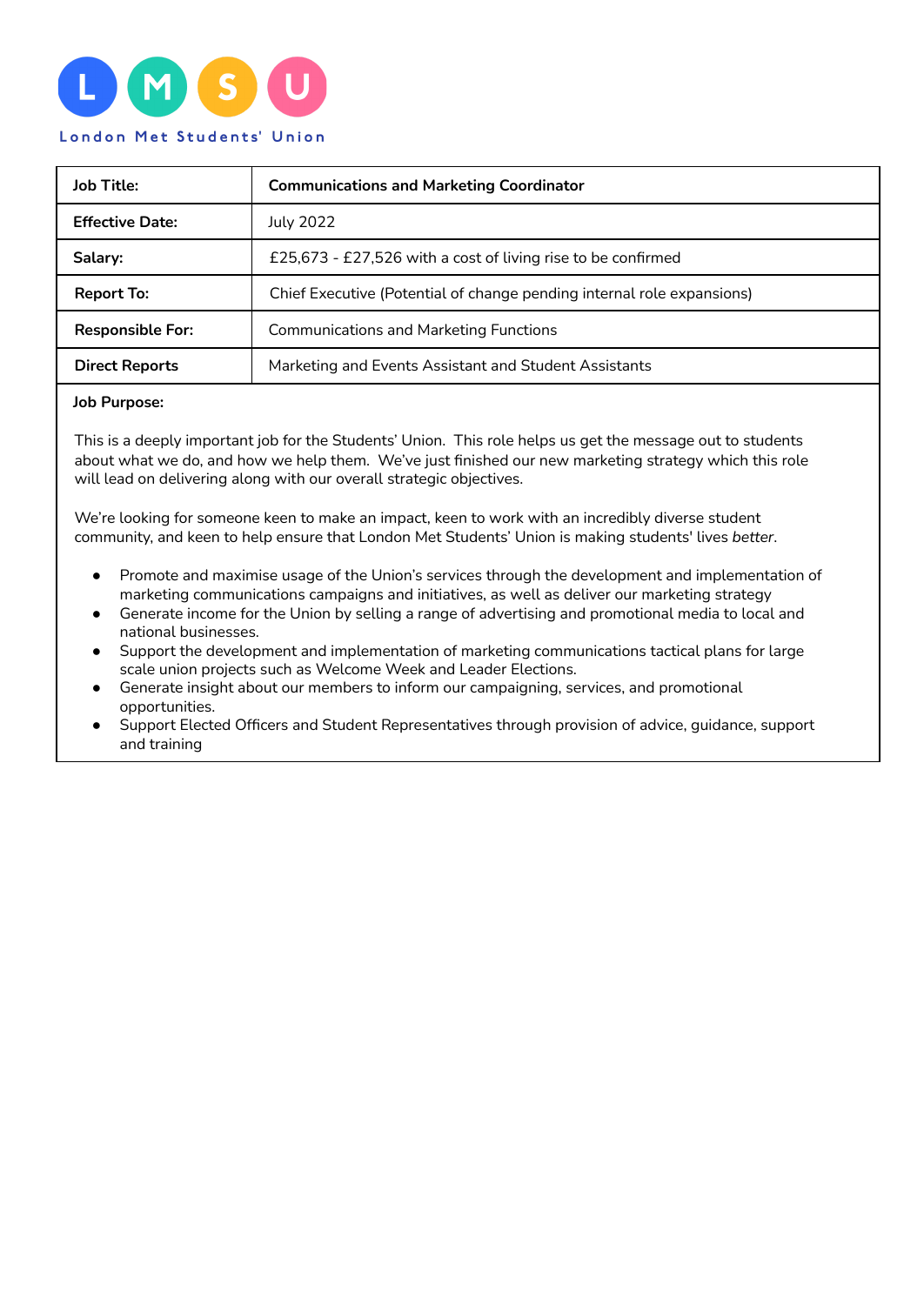### **Main Duties and Responsibilities:**

### **Management and Supervision**

- To line manage direct reports and monitor their workload to ensure adequate and efficient staffing levels.
- To lead on the recruitment, induction, training and support of all staff within the Marketing and Comms team
- Recruit and manage student staff and volunteers to support union projects, events and campaigns.
- To maintain regular and constructive feedback channels with direct reports.
- To undertake appraisal and performance reviews for direct reports, in line with human resources policies.

# **Communications**

- Develop content for and implement an annual calendar of creative, targeted communications mapped to the student lifecycle.
- Liaise with colleagues to ensure suitable promotional campaign materials are in place for events, campaigns and activities.
- Keep up to date with what is happening across the Union to generate story ideas, select the most effective communication method/s in order to highlight our and students' impact, success stories and achievements.
- Build relationships and collaborate with University teams and departments, the local community, NUS, Wonkhe and other stakeholders/influencers in order to grow our network, raise awareness and drive engagement.
- Coordinate all digital communications, developing content and driving engagement between members and the Students' Union, including monitoring and ensuring the Union website and social media channels are up to date with news and articles on a regular basis.
- Working with the Student Activities Coordinator to support student groups, to maximise the experience of their volunteers, maximise both quality and engagement in student media channels, ensuring it is student-led, and in line with our values and standards.
- Deliver training to student groups on how to promote and market their groups, and use the website to advertise events
- Champion and safeguard the brand (visual and written) and ensure consistency, creativity and compliance across print and digital outputs.
- Support the development of online activity and engagement, by including online access to Students' Union service and membership databases.
- Co-ordinate the design and production of digital and physical marketing communications materials.
- Coach, train and assist union staff, student officers and students on communications and content, including creating how-to and best practice guides and delivering training.

# **Projects and Campaigns**

- Support the development of and implement marketing communications plans for large-scale union projects such as Welcome Week and Leader Elections.
- Support the planning and delivery of the student officer team's priority campaigns in line with strategic objectives as well as deliver effective campaigns training

# **Media Sales**

- Working with our external commercial partner to sell advertising and promotional opportunities to our members
- Develop and sell a range of advertising and promotional media and identify new income streams for the Union.
- Ensure all clients and third-party activities are in line with the Union's policy of ethical companies and that the needs of our students are at the forefront in every decision made about the suitability of potential clients
- Generate purchase orders, track income and liaise with the Finance team regarding raising invoices, contacting clients etc.
- Coordinate key union income-generating events including Freshers Fair (media sales and client liaison), Refreshers Fair and others

# **Sponsorship**

- Explore opportunities for sponsorship of Union services, events and activities
- Advise student groups and provide links for suitable sponsorship, liaising with University departments where necessary to ensure collaboration where possible.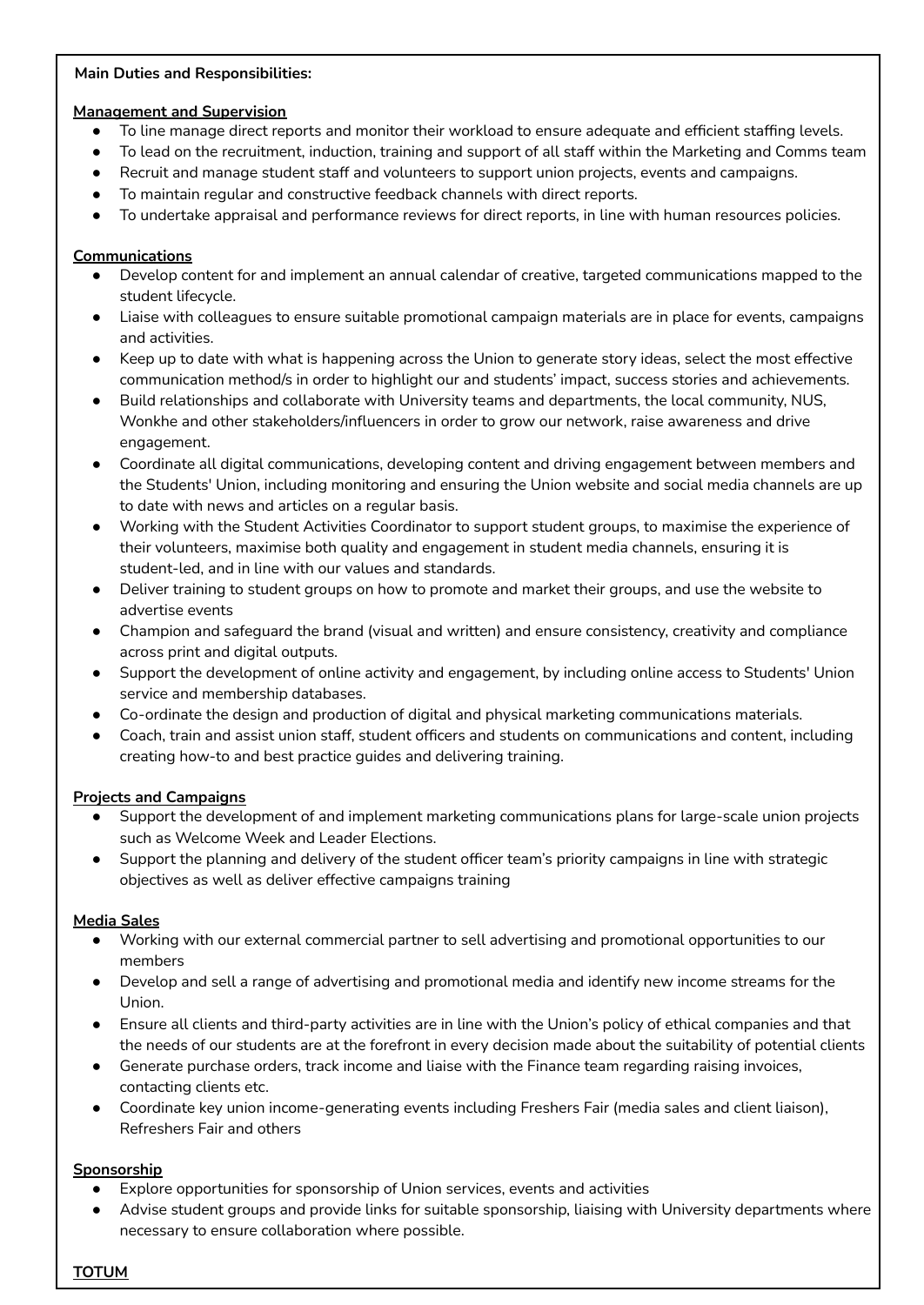- To maximise sales of the TOTUM card through targeted promotional campaigns both digitally and offline, working with One Voice Digital and where necessary the University teams.
- To liaise with local business and secure local TOTUM offers and discounts for student card holders.
- To work with Union and University departments to ensure that relevant discounts are provided on site for card holders.

#### **Miscellaneous/ Other Duties:**

- Work across all sites as necessary
- Act as an ambassador for the Students' Union, promoting a positive image, in everything that you do
- Attend meetings and training events as required to aid Students' Union and personal development
- Undertake training and develop specialist knowledge in appropriate areas
- Review, plan and evaluate individual training needs, encouraging a learning and development culture
- Comply with and promote the environmental and sustainability policies and practices within the Students' Union
- Have a flexible approach to duties and work and, in particular, adopt a teamwork style with all colleagues and activities. This may involve undertaking duties in support of the activities and services of other areas of the Students' Union
- Carry out all duties in accordance with Students' Union policies designed to protect members of staff or students from harassment. It is the duty of the post holder not to act in a prejudicial or discriminatory manner towards staff, students, visitors or members of the public. The post holder should also counteract such practice or behaviour by challenging or reporting it
- Take reasonable care of health and safety of self, other people and resources whilst at work to comply with the Students' Union and University Health and Safety Policies, Codes of Practice and local arrangements
- Cooperate with the line manager or any other person with specific responsibility for health and safety, to enable the Students' Union's and University's responsibilities under the Health and Safety at Work Act to be performed
- Demonstrate a commitment to working in a democratic environment

The duties described above are not an exhaustive list, but are intended as being illustrative of the level and type of work required. The job holder may undertake other duties of a reasonable nature, as may be determined by the post holder's line manager from time to time, in consultation with the post holder. This job description does not constitute part of the contract of employment.

#### **Review Clause:**

This is a description of the job as it is presently constituted. It is the Students' Union's practice to periodically examine job descriptions and to update them to ensure that they accurately reflect the job that is required to be performed, or to incorporate proposed reasonable changes. This procedure is conducted jointly by each manager in consultation with the individual whose job description is being reviewed. All staff are expected to participate fully in such discussions. When a manager seeks to amend or vary the job description it will seek to do so with the agreement of the employee, giving consideration to any representations they may wish to make. Where agreement is not possible, the manager will confirm the changes to the job description to the employee in writing, together with the date from which the changes will take effect. The manager will provide an explanation as to why any representations have been unsuccessful, by whatever means are appropriate. Where changes are made to a job description, consideration will be given to whether the post should be subject to re-evaluation depending on the extent and scope of the changes.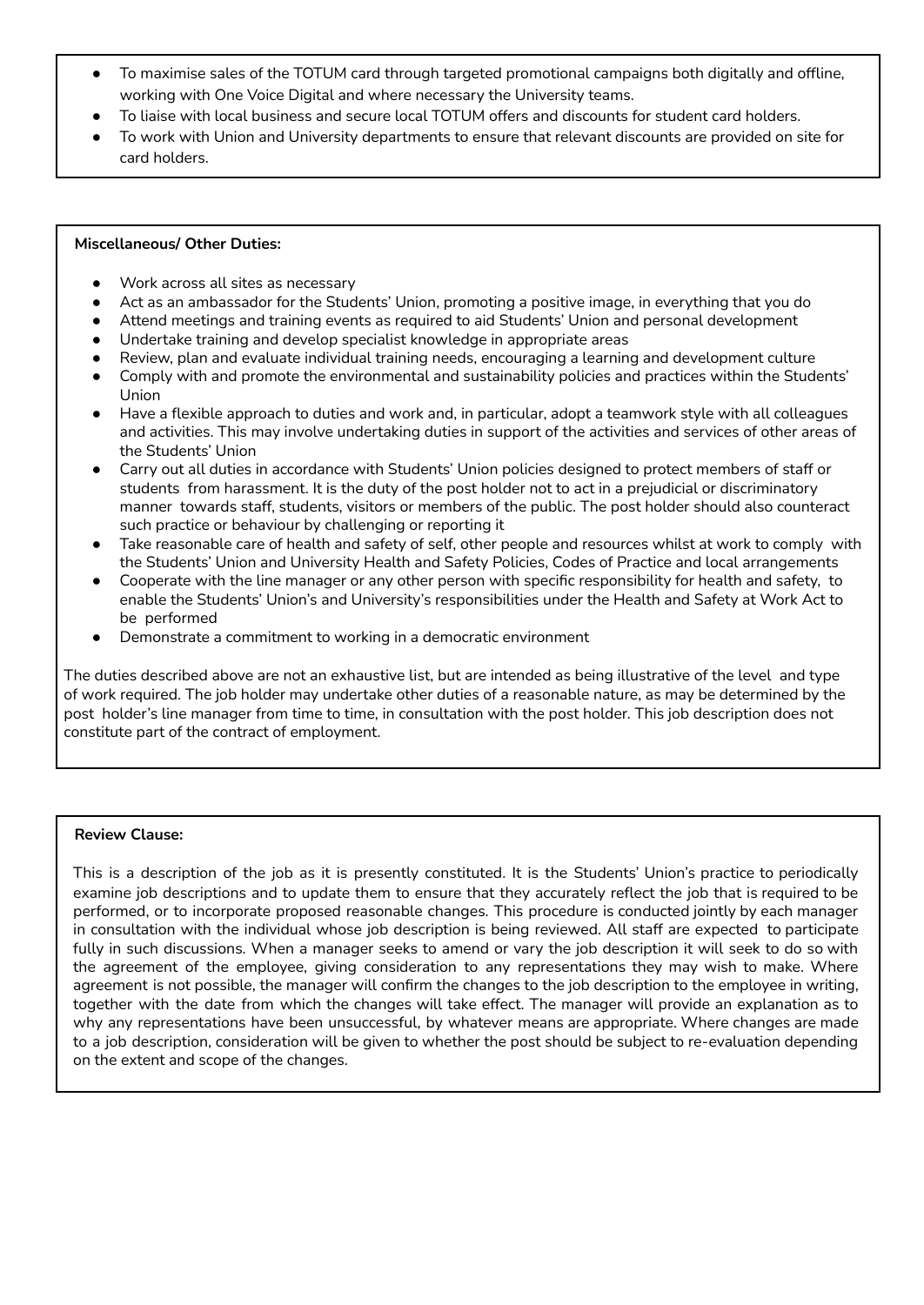| <b>Attributes</b>                           | <b>Relevant Criteria</b>                                                                                                                             | <b>How Identified</b>                    | Rank             |
|---------------------------------------------|------------------------------------------------------------------------------------------------------------------------------------------------------|------------------------------------------|------------------|
| 1. Relevant<br><b>Experience</b>            | Experience of working in a democratic<br>or membership-focussed organisation                                                                         | Application<br>Form and<br>Interview     | Ε<br>(Essential) |
|                                             | Relevant experience of planning and<br>developing communication campaigns<br>and content across a broad range of<br>topics, channels, and audiences. |                                          | E                |
|                                             | Experience of using qualitative and<br>quantitative research methods to<br>inform campaigns and their<br>effectiveness.                              |                                          | E                |
|                                             | Experience of increasing revenue<br>through targeted and effective<br>communications and marketing<br>activity                                       |                                          | E                |
|                                             | Experience of developing and<br>delivering training and development<br>for individuals and groups                                                    |                                          | Ε                |
|                                             | Experience of organising and<br>managing events                                                                                                      |                                          | Ε                |
|                                             | Experience of working with and<br>motivating volunteers                                                                                              |                                          | D (Desirable)    |
|                                             | Experience of working with the press<br>and handling media enquiries under<br>pressure.                                                              |                                          | D                |
|                                             | Experience of working in a higher<br>education environment                                                                                           |                                          | D                |
| 2. Education and<br><b>Training</b>         | Educated to Degree level or with<br>equivalent experience                                                                                            | Application Form                         | D                |
|                                             | Communications or Marketing-related<br>qualification                                                                                                 |                                          | D                |
|                                             | Management-related experience                                                                                                                        |                                          | D                |
| 3. General &<br><b>Special</b><br>Knowledge | Knowledge of Higher Education<br>institutions and issues affecting students                                                                          | <b>Application Form</b><br>and Interview | D                |
|                                             | Knowledge of democratic systems and<br>procedures                                                                                                    |                                          | D                |
|                                             | Have an understanding and appreciation<br>of diversity, showing a commitment to<br>promoting inclusivity                                             |                                          | D                |
| 4. Skills &<br><b>Abilities</b>             | Computer literate in Google Apps<br>Suite and Microsoft Office Suite, as<br>well as able to understand basic logic<br>functions in form building     | Application<br>Form and<br>Interview     | E                |
|                                             | Experience of graphic design through<br>Canva and/or Adobe Software                                                                                  |                                          | D                |